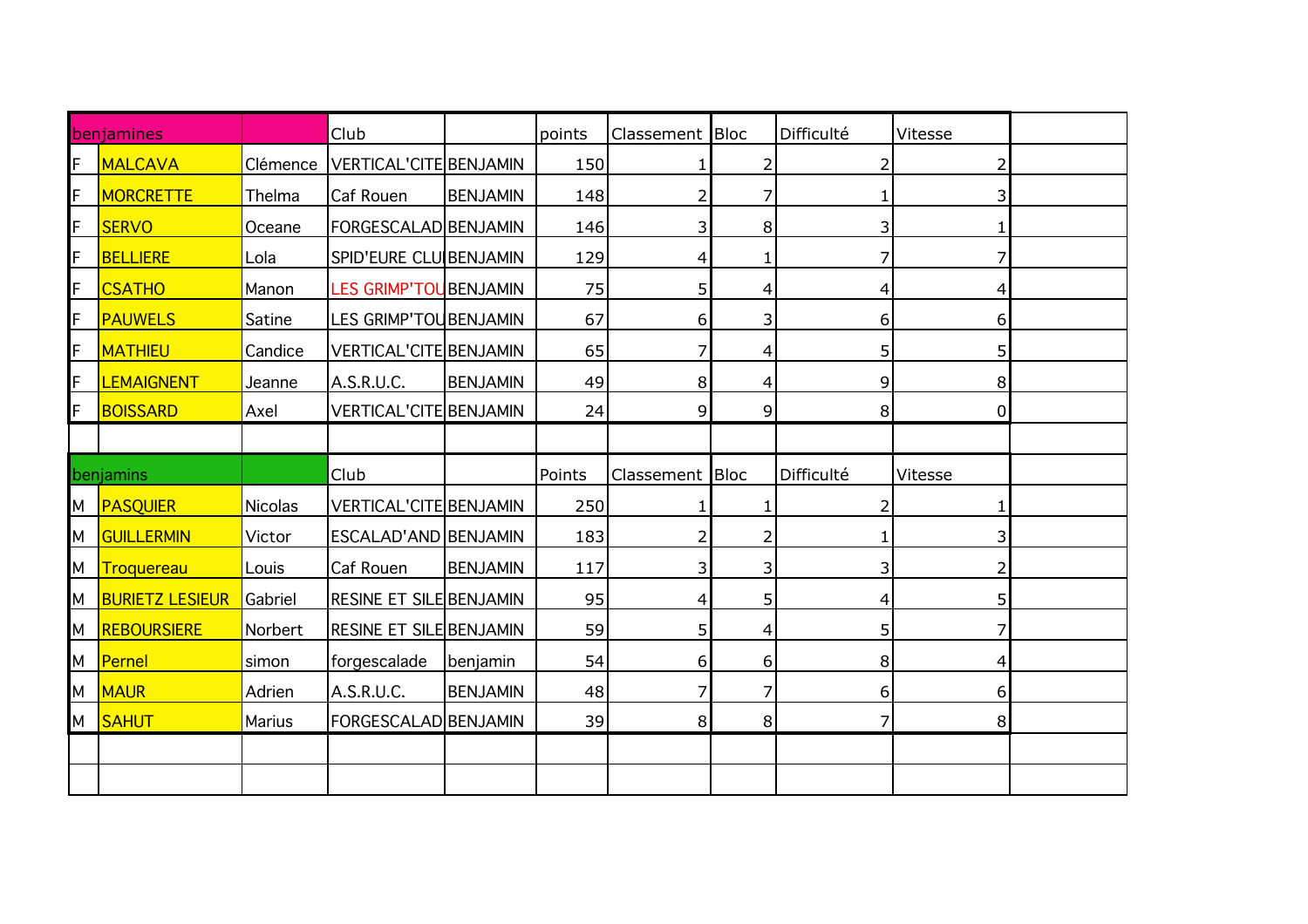|   | microbes F      |        | Club                          |                | Points | Classement Bloc |                | Difficulté     | Vitesse        |  |
|---|-----------------|--------|-------------------------------|----------------|--------|-----------------|----------------|----------------|----------------|--|
| F | <b>GOST</b>     | Ya'L   | FORGESCALAD MICROBE           |                | 300    | $\mathbf{1}$    | $\mathbf{1}$   | $\mathbf{1}$   | $\mathbf{1}$   |  |
| F | <b>LEMAITRE</b> | Eloïse | <b>RESINE ET SILE MICROBE</b> |                | 120    | $\overline{2}$  | $\overline{2}$ | $\overline{2}$ | 5              |  |
|   |                 |        |                               |                |        |                 |                |                |                |  |
|   | microbes G      |        | Club                          |                | Points |                 | <b>Bloc</b>    | Difficulté     | Vitesse        |  |
|   | M NEYKOV        | Basile | A.S.R.U.C.                    | <b>MICROBE</b> | 225    | $\mathbf{1}$    | $\mathbf{1}$   | $\mathbf{1}$   | 4              |  |
|   | M <b>PAYEL</b>  | Sam    | A.S.R.U.C.                    | MICROBE        | 200    | $\overline{2}$  | $\overline{2}$ | 1              | $\overline{2}$ |  |
|   | M BERNAL        | Adrian | A.S.R.U.C.                    | MICROBE        | 100    | 3               | $\overline{3}$ | 3              | 3              |  |
|   |                 |        |                               |                |        |                 |                |                |                |  |
|   |                 |        |                               |                |        |                 |                |                |                |  |
|   |                 |        |                               |                |        |                 |                |                |                |  |
|   |                 |        |                               |                |        |                 |                |                |                |  |
|   |                 |        |                               |                |        |                 |                |                |                |  |
|   |                 |        |                               |                |        |                 |                |                |                |  |
|   |                 |        |                               |                |        |                 |                |                |                |  |
|   |                 |        |                               |                |        |                 |                |                |                |  |
|   |                 |        |                               |                |        |                 |                |                |                |  |
|   |                 |        |                               |                |        |                 |                |                |                |  |
|   |                 |        |                               |                |        |                 |                |                |                |  |
|   |                 |        |                               |                |        |                 |                |                |                |  |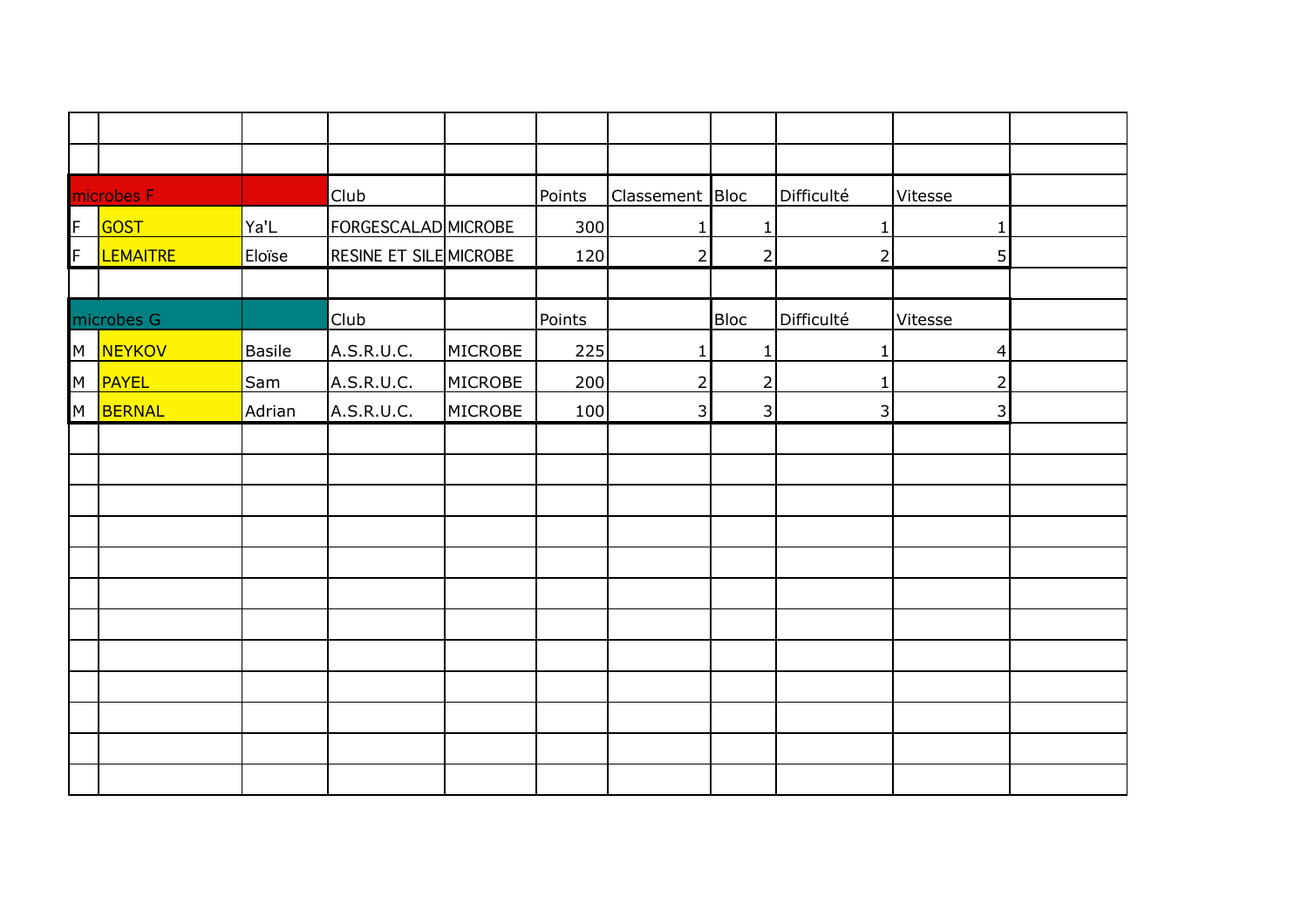| poussines |                       |         | <b>Club</b>                   |                | Points | Classement Bloc |                         | Difficulté     | Vitesse        |  |
|-----------|-----------------------|---------|-------------------------------|----------------|--------|-----------------|-------------------------|----------------|----------------|--|
| F         | GROGNET               | Loane   | FORGESCALAD POUSSIN           |                | 183    | 1               | 1                       | $\overline{2}$ | 3              |  |
| F         | <b>HESSE</b>          | Roxanna | A.S.R.U.C.                    | <b>POUSSIN</b> | 183    | $\overline{2}$  | $\overline{2}$          | 3              | $\mathbf{1}$   |  |
| F         | <b>SOISSONS</b>       | Célia   | <b>CLUB ESCALADPOUSSIN</b>    |                | 146    | 3               | $\overline{\mathbf{3}}$ | 1              | 8              |  |
| F         | <b>DUTERTE</b>        | Zoé     | <b>RESINE ET SILE POUSSIN</b> |                | 81     | 4               | $6 \overline{6}$        | 7              | 2              |  |
| F         | GOST                  | Lena    | FORGESCALAD POUSSIN           |                | 65     | 5               | $\overline{4}$          | 5              | 5 <sup>1</sup> |  |
| F         | <b>COLLIN NATTIER</b> | Jeanne  | <b>RESINE ET SILE POUSSIN</b> |                | 56     | 6               | 7                       | 4              | 6              |  |
| F         | LAROCHE               | Justine | <b>RESINE ET SILE POUSSIN</b> |                | 49     | 7               | 8 <sup>°</sup>          | 9              | $\overline{4}$ |  |
| F         | ROVELET               | Eline   | A.S.R.U.C.                    | <b>POUSSIN</b> | 45     | 8               | $\vert 4 \vert$         | 10             | 10             |  |
| F         | Lavoipiere            | elsa    | verticalbatre                 | poussin        | 42     | 9               | 9                       | 6              | 7              |  |
| F         | <b>PONTHIEUX</b>      | Ambre   | FORGESCALAD POUSSIN           |                | 34     | 10              | 10                      | 8              | $\overline{9}$ |  |
|           |                       |         |                               |                |        |                 |                         |                |                |  |
|           |                       |         |                               |                |        |                 |                         |                |                |  |
|           |                       |         |                               |                |        |                 |                         |                |                |  |
|           |                       |         |                               |                |        |                 |                         |                |                |  |
|           |                       |         |                               |                |        |                 |                         |                |                |  |
|           |                       |         |                               |                |        |                 |                         |                |                |  |
|           |                       |         |                               |                |        |                 |                         |                |                |  |
|           |                       |         |                               |                |        |                 |                         |                |                |  |
|           |                       |         |                               |                |        |                 |                         |                |                |  |
|           |                       |         |                               |                |        |                 |                         |                |                |  |